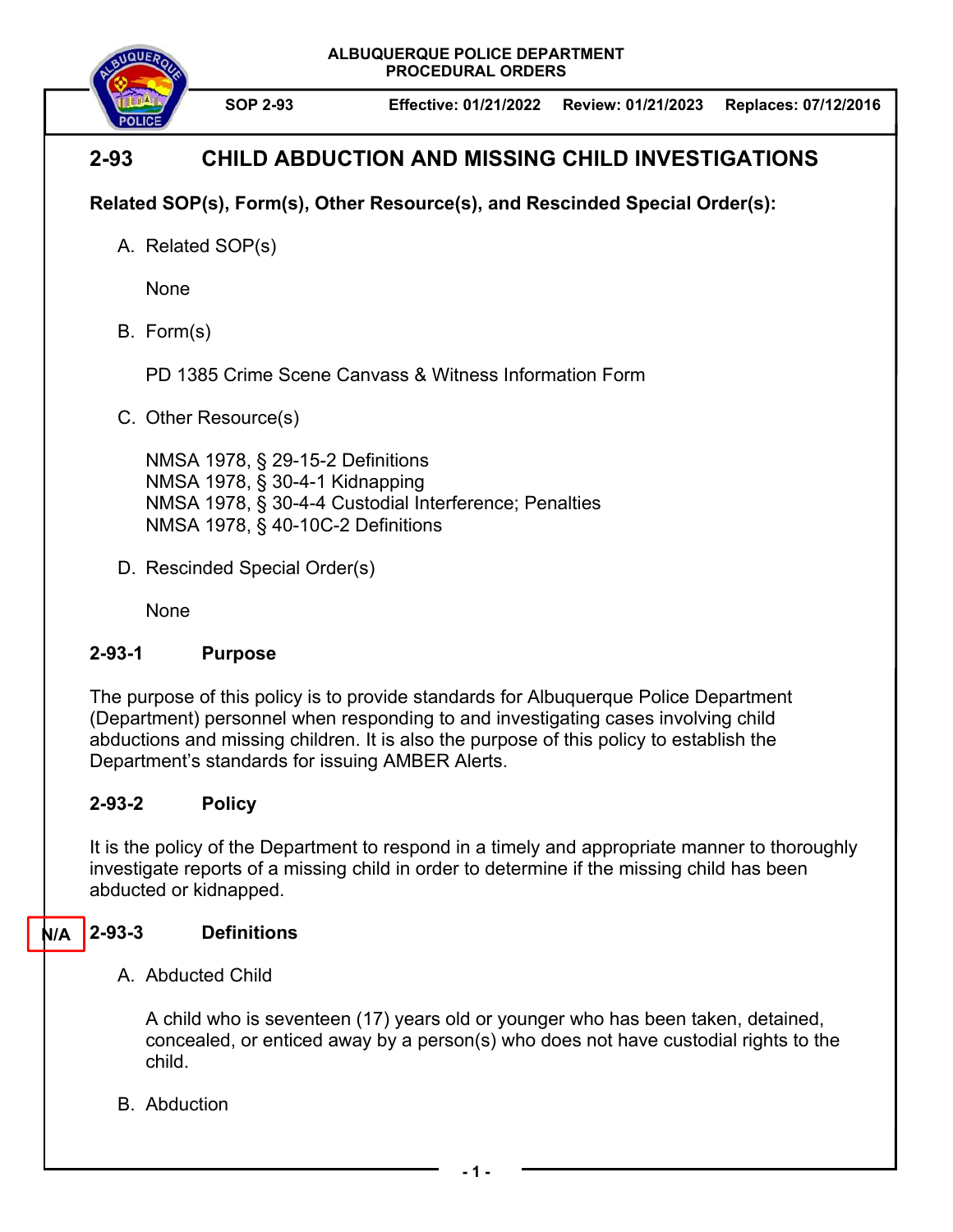

**SOP 2-93 Effective: 01/21/2022 Review: 01/21/2023 Replaces: 07/12/2016**

The wrongful removal or wrongful retention of a child. The action of taking away of a person by persuasion, fraud, or force, consistent with NMSA 1978 § 40-10C-2 A.

C. AMBER Alert

A declaration by the authorized requester that an abduction has occurred and that notifications and broadcasts should be made pursuant to the AMBER alert notification plan, consistent with NMSA 1978, § 29-15A-2.

D. Custodial Interference

Consists of any person, having a right to custody of a child, taking, detaining, concealing or enticing away or failing to return that child without good cause and with the intent to deprive permanently or for a protracted time from another person also having a right to custody of that child, consistent with NMSA 1978, § 30-4-4B.

- E. Kidnapping
	- 1. The unlawful taking, restraining, transporting, or confining of a person, by force, intimidation or deception, with intent:
		- a. That the victim be held for ransom;
		- b. That the victim be held as a hostage or shield and confined against their will;
		- c. That the victim be held to service against the victim's will; or
		- d. To inflict death, physical injury, or a sexual offense on the victim.
- F. Missing Child

A child who is under the age of eighteen (18) years, who is not emancipated, and whose whereabouts are unknown to a parent, guardian, or responsible party, consistent with NMSA 1978, § 29-15-2B.

G. Unlawful Interference with Custody

Consists of any person, not having a right to custody, maliciously taking, detaining, concealing, enticing away, or failing to return any child with the intent to detain or conceal permanently or for a protracted time that child from any person having a right to custody of that child, consistent with NMSA 1978, § 30-4-4C.

H. Wrongful Removal

The taking of a child whereby taking the child breaches rights of custody or visitation given or recognized pursuant to the law of this state, consistent with NMSA 1978, § 40-10C-2-A.

I. Wrongful Retention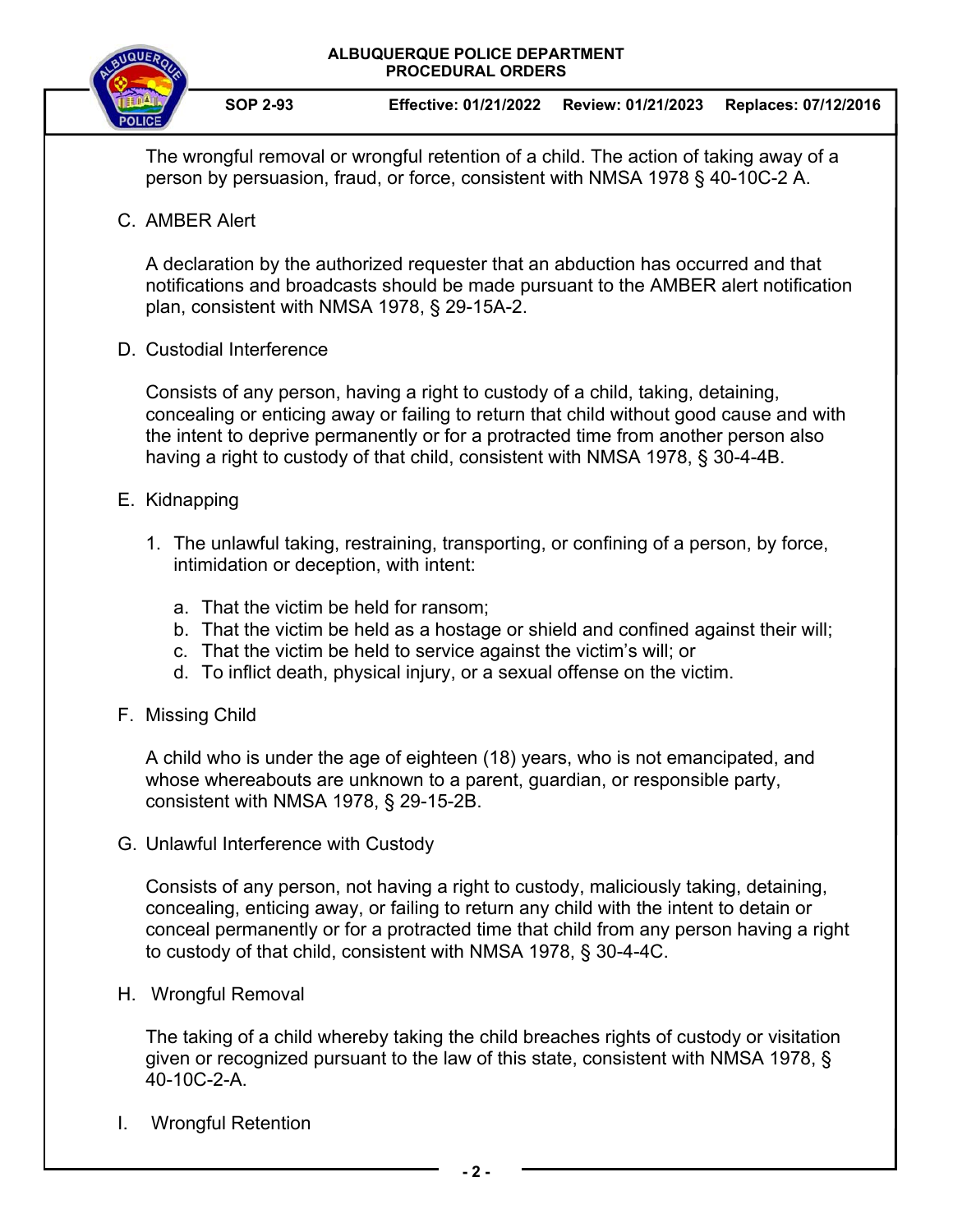### **ALBUQUERQUE POLICE DEPARTMENT PROCEDURAL ORDERS**

The keeping or concealing of a child, which keeping or concealing breaches rights of custody or visitation given or recognized pursuant to the law of this state, consistent with NMSA 1978, § 40-10C-2-A.

#### **2-93-4 Procedures 5**

- A. Investigations of Child Abduction, Kidnapping, or Missing Child Cases
	- 1. The responding officer shall:
		- a. Interview the parent/guardian making the report;
		- b. Conduct a thorough search of the immediate area;
		- c. Obtain a description and current photograph of the child;
		- d. Advise the Emergency Communications Center (ECC) of the information received, including the last known location and have ECC broadcast this information on all Talk Groups;
		- e. Ensure the Real Time Crime Center (RTCC) completes a New Mexico Children, Youth, and Families Department (CYFD) portal check;
		- f. Request an additional officer to secure any scene that may be of evidentiary value if the location is other than the home or location where the officer was dispatched;
		- g. Interview potential witnesses at the scene, including children;
		- h. Ensure the on-scene supervisor is notified of pertinent information;
		- i. Stay on-scene to ensure the integrity of all potential evidence and obtain any new information when made available;
		- j. Create a Uniform Incident Report as soon as practical;
		- k. Tag all officer recordings of evidentiary value into evidence; and
		- l. Upon determining that the child is missing or abducted, contact the Records Division to ensure the child is entered into the National Crime Information Center (NCIC) within two (2) hours from the time the incident was created in the Computer-Aided Dispatch (CAD) system.
	- 2. The on-scene supervisor shall:
		- a. Ensure that proper personnel are in place to carry out a proper and thorough investigation;
			- i. The on-scene supervisor shall immediately assign a records keeper, who shall keep accurate records of all investigative steps taken.
			- ii. The on-scene supervisor shall immediately assign personnel to begin a canvass of the neighborhood, using a standardized canvass form.
		- b. Organize and coordinate an immediate search of the area surrounding the missing child's home and/or place where the child was last seen;
		- c. Establish a command post;
		- d. Contact and brief a Child Exploitation Detail (CED) Detective;
		- e. Ensure that the primary officer has entered the child into NCIC;
		- f. Ensure the Public Information Officer (PIO), the chain of command, and Duty Chief are notified; and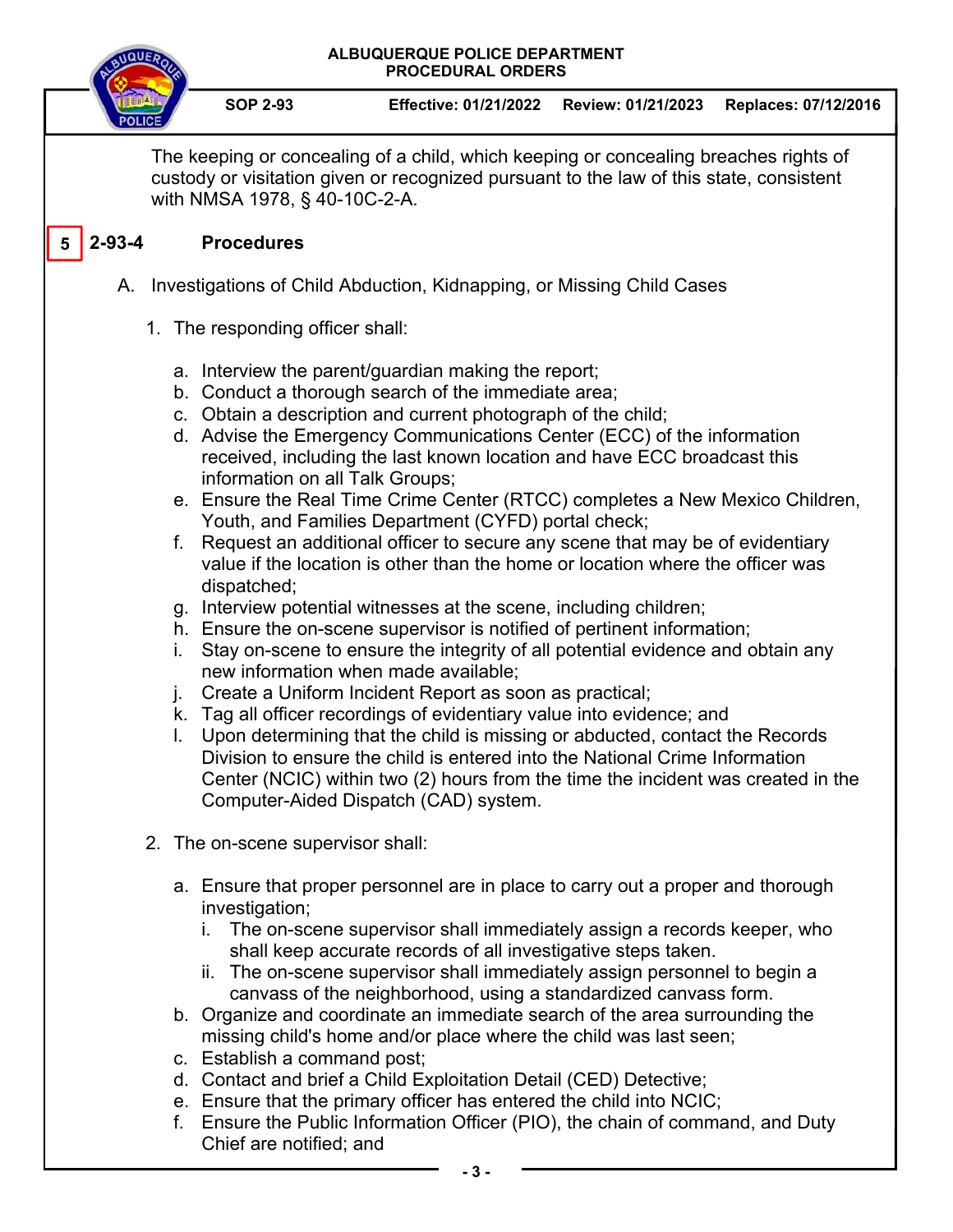



- g. Ensure that Supplemental Reports are written by all responding personnel.
- 3. The CED Detective shall:
	- a. If an investigation meets the criteria of an AMBER Alert, have the primary responsibility with the issuance of an AMBER Alert and for operating the phone bank;
		- i. The appropriate investigating unit will assist with investigatory tasks in coordination with the CED Supervisor. Upon locating the missing child, the appropriate investigating unit will take case responsibility for the criminal investigation.
	- b. Ensure they are briefed by personnel at the scene;
	- c. Verify the accuracy of all descriptive information;
	- d. Obtain a brief history of family dynamics, including:
		- i. Using information from the Crime Scene Canvass and Witness Information Form; and
		- ii. Obtaining any available records from CYFD, Department Records Division, family doctor(s), hospital and school.
	- e. Update descriptive information;
	- f. Conduct follow-up interviews with reporting parent/guardian and all possible witnesses and suspects; and
	- g. Respond to requests for assistance from other agencies, as deemed necessary by the CED Supervisor.
- 4. The CED Supervisor shall:
	- a. Respond personally to the scene of any investigations of abduction or kidnapping being investigated by a Missing Persons Unit Detective;
	- b. After being briefed, assess the situation to determine the appropriate level of response;
	- c. If the on-call Missing Persons Unit Supervisor concludes a high probability exists that the child was abducted and is in danger of bodily harm or death, they shall contact the New Mexico Department of Public Safety AMBER Alert Clearinghouse to activate the AMBER Alert and ensure contact is made with New Mexico State Police (NMSP) and 770 News Radio KKOB who then disseminates the information by using the emergency alert system;
	- d. Confirm the child is entered into NCIC;
	- e. Assume responsibility for command post operation;
	- f. Notify appropriate investigative unit for the criminal investigation;
	- g. Keep the Criminal Investigations/Scientific Evidence Division Commander informed of all aspects of the investigation;
	- h. Ensure that all AMBER Alerts are issued based on the Department of Justice, Office of Justice Programs, and AMBER Alert recommended criteria as follows:
		- i. Law enforcement personnel have a reasonable belief that a child has been abducted.
		- ii. The child must be seventeen (17) years of age or younger;